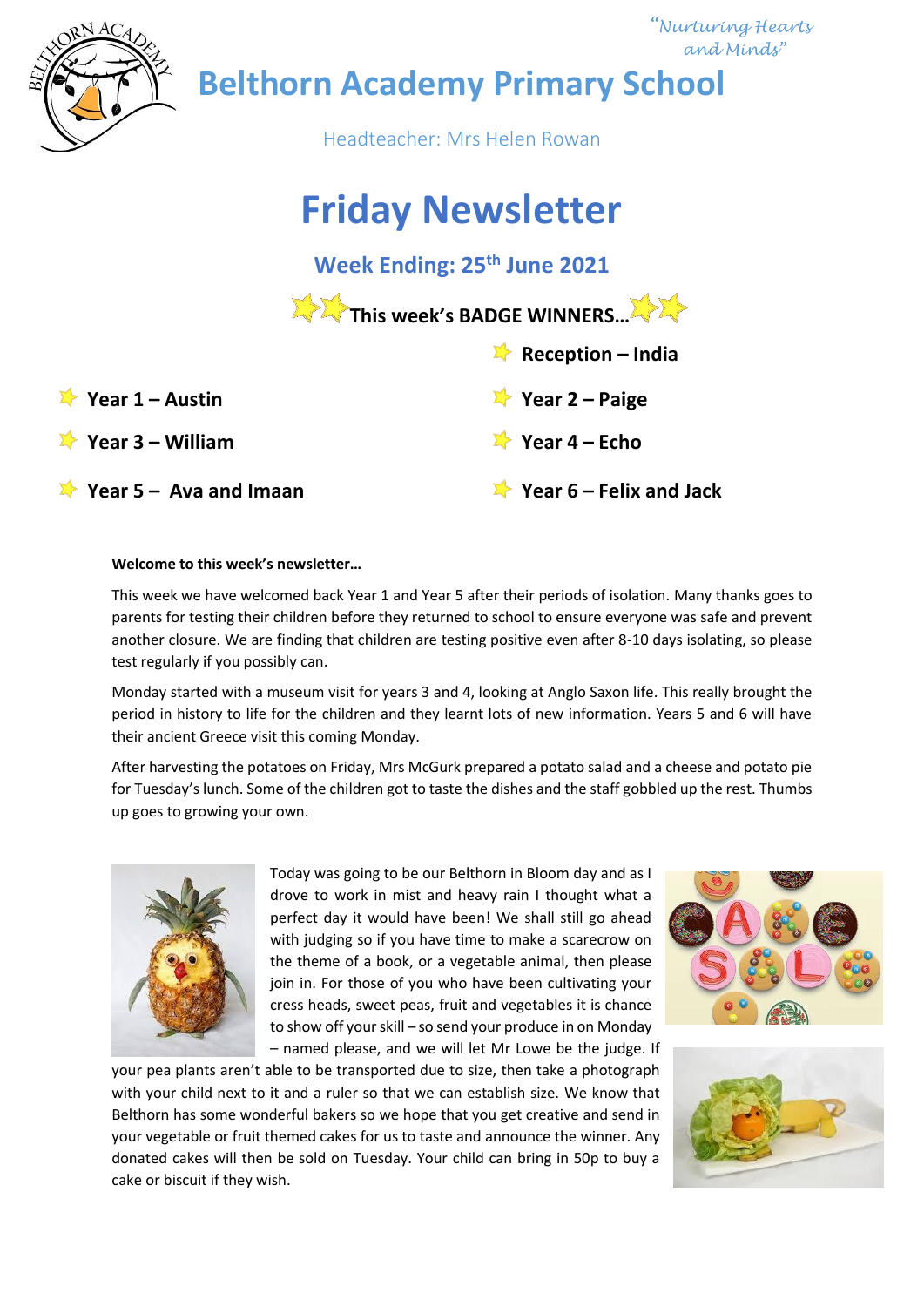

For our sport's day on Tuesday, Mr Griffiths has organised a socially distanced school event. Following guidelines, we can have the whole school gathered outside, keeping to our bubbles of course. It will be a rare opportunity for us all to gather together and have some fun. Mrs McGurk will make a picnic lunch for those children on school dinners and we will all picnic outside. The weather so far looks good for Tuesday, but if it rains, we will move

to another day. You should have received a letter detailing which country your child's class will be representing. Don't worry if you don't have the correct coloured top – we have bibs which the children can wear.

| LB Graduation             | 2.00pm on Thursday 15 <sup>th</sup> July            |
|---------------------------|-----------------------------------------------------|
| Reception                 | 2.00pm on Wednesday 7 <sup>th</sup> July            |
| Year 1 Afternoon Tea      | 2.00pm on Friday 9 <sup>th</sup> July               |
| Year 2 Afternoon Tea      | 2.15pm on Tuesday 13 <sup>th</sup> July             |
| Year 3 Sow and Sew        | 2.00pm on Thursday 1st July                         |
| Year 4 Bingo followed by  | 1.45pm on Friday 2 <sup>nd</sup> July               |
| Good work assembly        |                                                     |
| Year 5 athletics circuits | 2.00pm on Monday 12th July                          |
| Year 6 Quiz               | 9am on Friday 9th July                              |
|                           | Leaver's assembly - Wednesday $14th$ July at 2.00pm |

We are excited about our class events coming up. A reminder of dates and times:

For these events it is one parent per family please. They all have to take place outside so they will be weather dependent. So far it is looking promising.

Little Bells will be holding two stay and play sessions for September starters. These will be on Friday  $2<sup>nd</sup>$ July and 9<sup>th</sup> July both at 4pm -5pm. Please can parents telephone school to book a date.

Mrs Drugan is doing individual visits for parents of new Reception starters in September. Again please book an appointment if you haven't already done so.

## **Year 6 Transition Days**

Sadly, as with many things at the moment, I have received communications from Hyndburn and Blackburn with Darwen schools to say that face to face school visits will not go ahead this year. Each school will instead be putting on virtual events. Please see individual school websites for details of transition, virtual tours and summer holiday clubs. Year 6 will continue to receive visits in school from their secondary school transition staff. Most of these have already taken place.



## **School Uniform**

As we come to the end of the year and parents start looking towards the new academic year, please can I urge parents to ensure they are buying the correct uniform when they are getting ready for the new term. This includes shoes and hairstyles.

We have collected quite a lot of 'lost property' and donated good condition uniform. I will display this during the parent events. Uniform is free to take, so please have a look. It will all be sent for recycling at the end of the year which would be a shame when it is still wearable.

## **And finally…..**

A huge thank you to all the staff for these last two weeks. We have had a lot of staff not able to be in school and they have done what they can from home. Staff left in school have been taking on extra duties